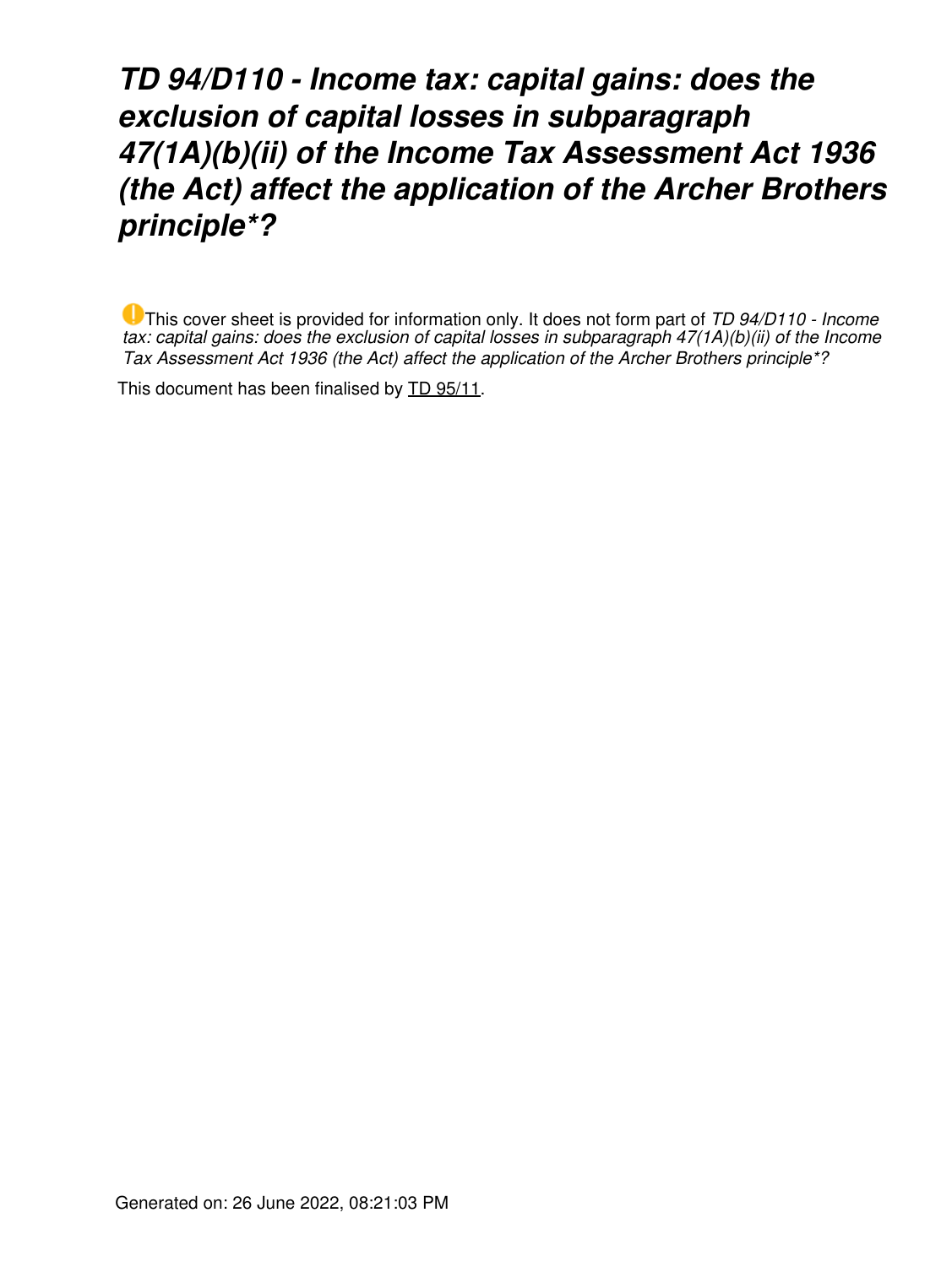

**FOI Status: draft only - for comment Page 1 of 2**

**Draft Taxation Determinations (TDs) represent the preliminary, though considered, views of the ATO. Draft TDs may not be relied on; only final TDs are authoritative statements of the ATO.** 

# Draft Taxation Determination

## **Income tax: capital gains: does the exclusion of capital losses in subparagraph 47(1A)(b)(ii) of the** *Income Tax Assessment Act 1936* **(the Act) affect the application of the** *Archer Brothers* **principle\*?**

1. No. If a liquidator makes a distribution in accordance with the *Archer Brothers* principle, subsections 47(1A) and 47(1) of the Act can only apply to a distribution appropriated by the liquidator from 'income' derived by the company.

2. We recognise, for example, that where a capital loss results in a loss of distributable funds, there may be insufficient funds to distribute a notional capital gain calculated under paragraph  $47(1A)(b)$ . In this case, the exclusion of capital losses in subparagraph  $47(1A)(b)(ii)$  may have no practical effect because the subsection 47(1) deemed dividend cannot exceed the amount of distributable funds.

3. The wording of subsection 47(1) limits the deeming of dividends to amounts actually distributed by the liquidator. Thus, if the recalculated subsection 47(1A) amount exceeds the distributable funds, the excess cannot be deemed a dividend under subsection 47(1).

\* The *Archer Brothers* principle is discussed in TD94/D109.

### *Examples:*

*Three possible sets of company accounts for XYZ Ltd (in liquidation) are illustrated in column one of the following table. Assume in relation to each alternative set of accounts that Ms Jones, the appointed liquidator, makes distributions in accordance with the* Archer Brothers *principle. The subsection 47(1) implications of those distributions are shown in column two. If distributions are not made in accordance with the* Archer Brothers *principle, the subsection 47(1) implications are shown in column three.*

### *In the table:*

- *(i) it is assumed that the liquidator distributes all the available funds as one final distribution; and*
- *(ii) the following abbreviations are used:*
	- *PUC the paid-up capital of XYZ Ltd*